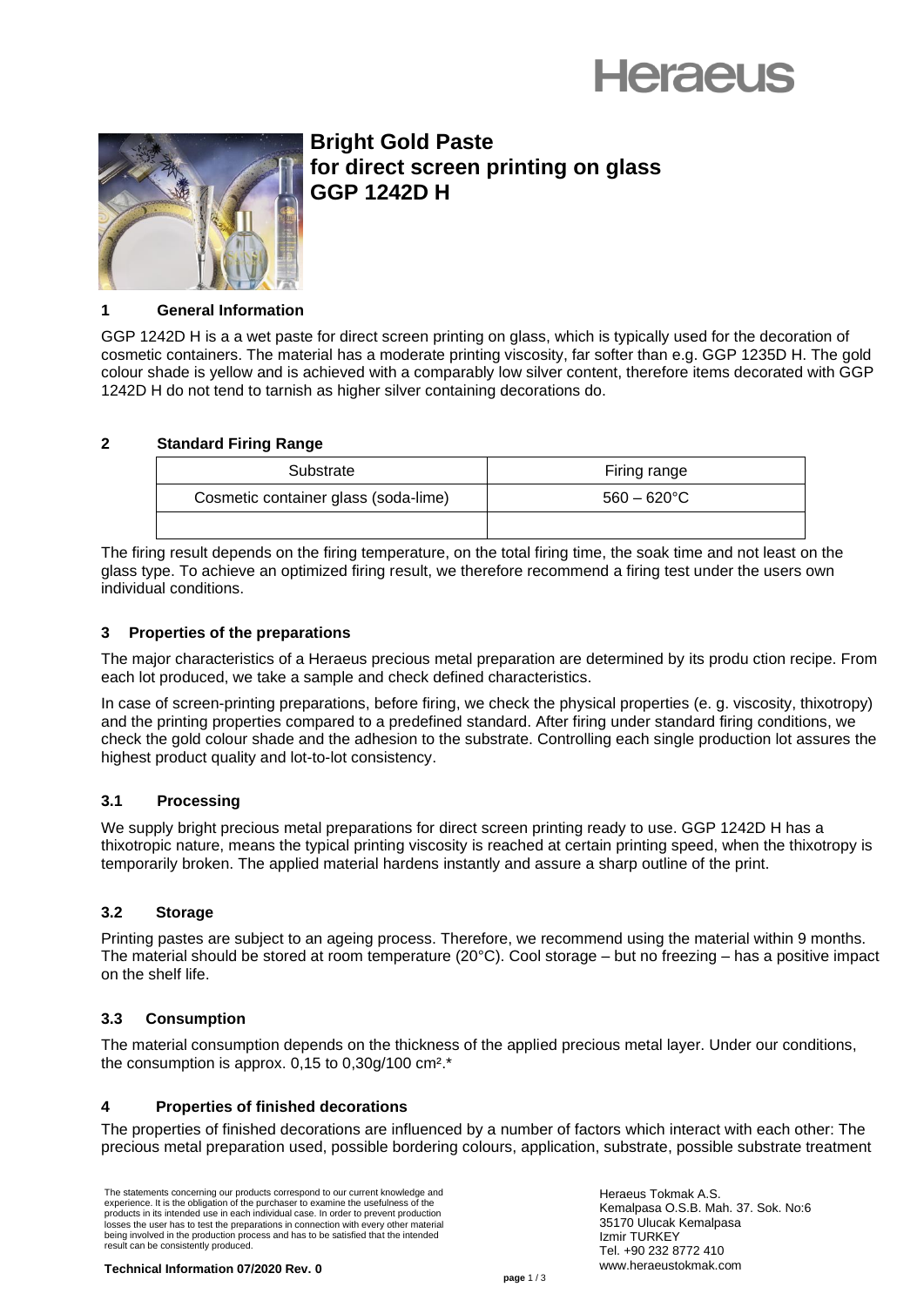

and last but not least the firing conditions. We processed GGP1242D H under defined, standard test conditions and run certain tests of the achieved precious metal decoration.

#### **4.1 Abrasion resistance**

In tests decorations created with GGP 1242D H showed a good abrasion resistance.

## **4.2 Oxydation resistance**

GGP 1242D H has yellowish gold colour shade, but contains only a moderate quantity of silver, therefore gold decorations created with this paste do not tend to tarnish.

Under unfavourable conditions silver containing precious metal decorations can tarnish in the course of time. Especially the contact to cardboard boxes, high humidity and high temperature support the reaction of silver to silver sulphide.

## **5 Application recommendations**

#### **5.1 Preparation of the substrate to be decorated**

- Make sure that the surface of the object to be decorated is clean and dry. Dust, fingerprints and water condensation can affect the decoration while firing.
- Take care that the objects to be decorated are not taken from a cold store into a warm shop. A fine condensation film may occur, which is not visible to the naked eye. This results in firing disturbance (pinholes) in the fired precious metal decoration. Allow enough time so that they can adjust to the decoration room temperature.

## **5.2** Application of the paste

- Work in a well-ventilated room. Good printing conditions occur at a room temperature of 20 to 25°C.
- We recommend printing GGP 1242D H with a 120-34 to 140-34T polyester screen.
- For a good printing result, it is important to have a well sharpened squeegee (hardness: 60-75° shore).

#### **5.3 Firing**

- During the first heating phase the organic components of the preparation burn off. This process is completed at approx. 400°C. The gold film is formed. A constant, slow temperature increase, enough oxygen and sufficient ventilation are decisive for the quality of the fired precious metal decoration.
- The firing profile considerably influences the mechanical and chemical properties of the fired decoration.
- The rate of cooling has no major influence on the quality of the gold decoration, unlike the firing temperature and soak time. However, the firing process should not be stopped too abruptly after the soak time. If the rate of cooling is too fast, there may be a danger of damaging the article (cracks and broken glass).

The statements concerning our products correspond to our current knowledge and experience. It is the obligation of the purchaser to examine the usefulness of the products in its intended use in each individual case. In order to prevent production losses the user has to test the preparations in connection with every other material being involved in the production process and has to be satisfied that the intended result can be consistently produced.